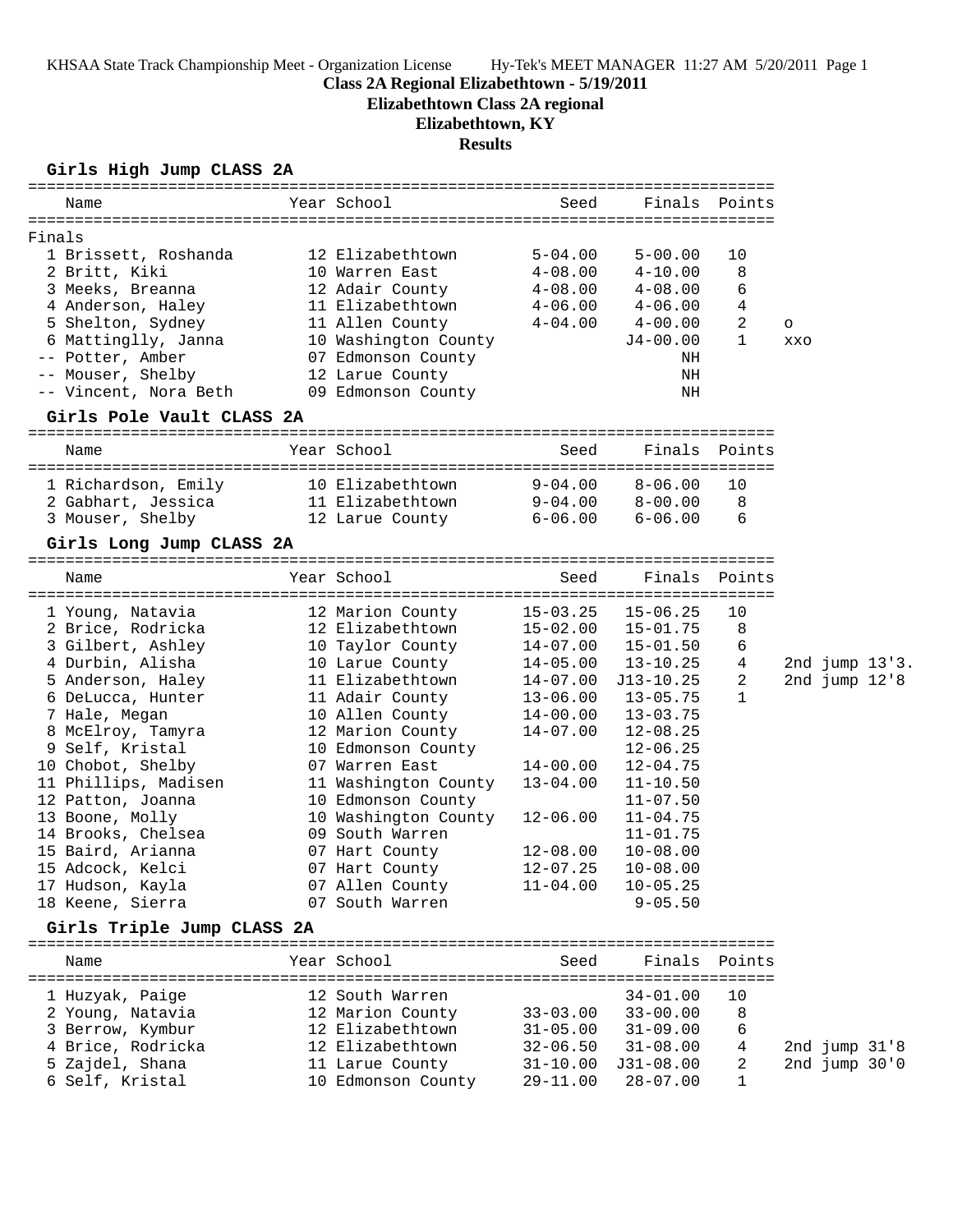KHSAA State Track Championship Meet - Organization License Hy-Tek's MEET MANAGER 11:27 AM 5/20/2011 Page 2

#### **Class 2A Regional Elizabethtown - 5/19/2011**

**Elizabethtown Class 2A regional**

### **Elizabethtown, KY**

#### **Results**

| Girls Triple Jump CLASS 2A |                 |          |              |
|----------------------------|-----------------|----------|--------------|
| 7 Chobot, Shelby           | 07 Warren East  | 30-02.00 | $28 - 02.50$ |
| 8 DeLucca, Hunter          | 11 Adair County | 27-07.00 | $25 - 08.00$ |
| 9 Fergerson, Ava           | 09 South Warren |          | $24 - 07.00$ |

#### **Girls Shot Put CLASS 2A**

================================================================================

| Name                  | Year School          | Seed         | Finals       | Points         |
|-----------------------|----------------------|--------------|--------------|----------------|
| 1 Burd, Lindsey       | 11 Hart County       | $35 - 01.25$ | $34 - 10.00$ | 10             |
| 2 Nichols, Denisha    | 12 Elizabethtown     | $34 - 11.00$ | $33 - 08.00$ | 8              |
| 3 Bartelt, Brittany   | 12 Elizabethtown     | $34 - 01.00$ | $32 - 09.00$ | $\epsilon$     |
| 4 McElroy, Tamyra     | 12 Marion County     | $32 - 05.00$ | $32 - 00.00$ | $\bf 4$        |
| 5 Lindsey, Carlie     | 09 Edmonson County   | $30 - 01.00$ | $30 - 10.00$ | $\overline{2}$ |
| 6 Howard, Desire      | 09 Hart County       | $30 - 07.00$ | $30 - 09.00$ | $\mathbf{1}$   |
| 7 Calhoun, Alexus     | 09 Marion County     | $29 - 09.50$ | $29 - 02.00$ |                |
| 8 Willis, Mikka       | 11 Warren East       | $29 - 07.00$ | $27 - 10.00$ |                |
| 9 Turner, Kenya       | 10 Washington County | $28 - 07.50$ | $26 - 10.00$ |                |
| 10 Pippin, Destiny    | 08 Warren East       | $26 - 11.50$ | $25 - 09.50$ |                |
| 11 Stockton, Jianesha | 10 Franklin-Simpson  | $25 - 09.00$ | $24 - 07.50$ |                |
| 12 Bevill, Cayli      | 09 Butler County     | $24 - 04.00$ | $23 - 10.00$ |                |
| 13 Beck, Diedra       | 11 Franklin-Simpson  | $26 - 02.00$ | $23 - 03.50$ |                |
| 14 Dismon, Sydney     | 10 South Warren      |              | $22 - 03.50$ |                |
| 15 Hilliker, Paula    | 10 Butler County     | $21 - 03.00$ | $21 - 08.00$ |                |
| 16 Myers, Sheridan    | 10 Larue County      | $21 - 06.00$ | $21 - 04.00$ |                |
| 17 Ellsbury, Ashlea   | 09 South Warren      |              | $20 - 11.00$ |                |
| 18 Sims, Katrina      | 09 Butler County     | 15-06.00     | $15 - 10.00$ |                |
| -- Spurgeon, Kayla    | 10 Butler County     | $11 - 06.00$ | $X10-10.00$  |                |

### **Girls Discus Throw CLASS 2A**

================================================================================ Name The Year School Seed Finals Points ================================================================================ 1 Nichols, Denisha 12 Elizabethtown 110-10 112-11 10 2 Bartelt, Brittany 12 Elizabethtown 106-01 103-03 8 3 Willis, Mikka 11 Warren East 91-03 100-10 6 4 Burd, Lindsey 11 Hart County 86-06 84-08 4 5 Avery, BJ 12 Hart County 81-03 76-04 2 6 Dismon, Sydney 10 South Warren 71-10 1 7 Lindsey, Carlie 09 Edmonson County 89-01 71-07 8 Ellsbury, Ashlea 09 South Warren 69-06 9 Calhoun, Alexus 09 Marion County 57-01 68-00 10 Turner, Kenya 10 Washington County 59-06 67-08 11 Beck, Diedra 11 Franklin-Simpson 66-05 67-05 12 Myers, Sheridan 10 Larue County 81-05 66-11 13 Hilliker, Paula 10 Butler County 56-06 66-07 14 Stockton, Jianesha 10 Franklin-Simpson 66-04 64-07 15 Phillips, Madisen 11 Washington County 71-06 61-10 16 Malone, Madison 10 Warren East 61-10 60-04 17 Bevill, Cayli 09 Butler County 61-06 54-01 18 Cornelious, Shay 07 Marion County 58-03 51-11 19 Sims, Katrina 09 Butler County 33-01 37-05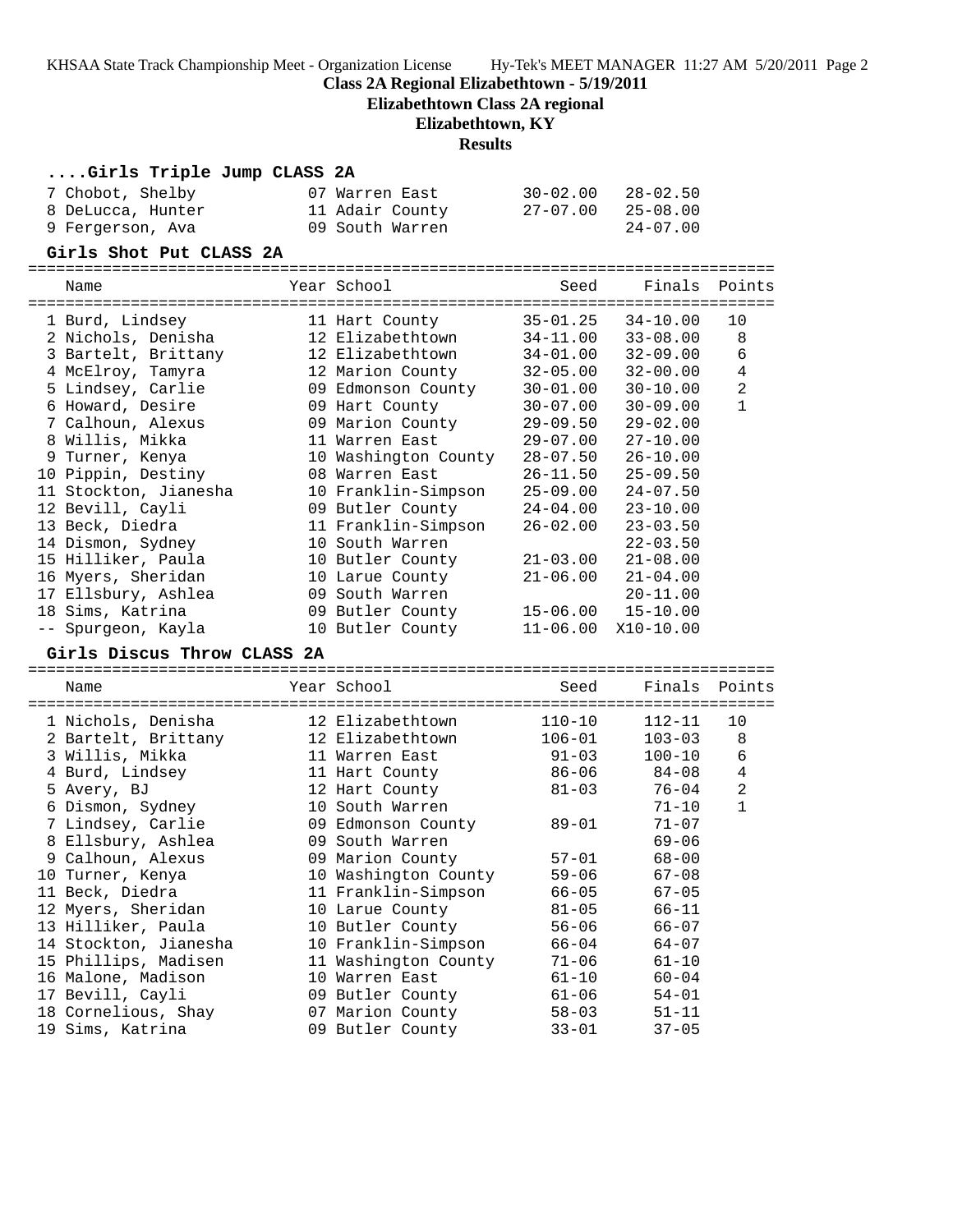**Elizabethtown Class 2A regional**

# **Elizabethtown, KY**

# **Results**

## **Boys High Jump CLASS 2A**

|                | =========================== |                      |              |              |                |            |
|----------------|-----------------------------|----------------------|--------------|--------------|----------------|------------|
| Name           |                             | Year School          | Seed         | Finals       | Points         |            |
|                |                             |                      |              |              |                |            |
|                | 1 Webster, Tevin            | 11 Taylor County     | $5 - 10.00$  | $6 - 00.00$  | 10             |            |
|                | 2 Turner, Qwan              | 12 Washington County | $5 - 10.00$  | $5 - 10.00$  | 8              |            |
|                | 3 Lockhart, Caleb           | 11 Franklin-Simpson  | $5 - 04.00$  | $5 - 08.00$  | 6              | XO         |
|                | 4 Larrington, Christopher   | 11 Elizabethtown     | $5 - 08.00$  | $J5 - 08.00$ | 4              | <b>XXO</b> |
|                | 5 Johnson, Thomas           | 12 Elizabethtown     | $5 - 06.00$  | $5 - 06.00$  | 1.50           |            |
|                | 5 Gatton, Robert            | 12 Larue County      | $5 - 08.00$  | $5 - 06.00$  | 1.50           |            |
|                | 7 Thein, Jacob              | 09 Edmonson County   | $5 - 06.00$  | $J5 - 06.00$ |                |            |
|                | 8 Drummond, Jacob           | 12 Allen County      | $5 - 06.00$  | $5 - 04.00$  |                |            |
|                | 8 Kelty, Jared              | 12 Washington County | $5 - 08.00$  | $5 - 04.00$  |                |            |
|                | 10 Burden, Corey            | 12 Butler County     | $5 - 04.00$  | $5 - 02.00$  |                |            |
|                | 10 Havens, Dylan            | 10 Butler County     | $5 - 02.00$  | $5 - 02.00$  |                |            |
|                | 12 Tuttle, Caleb            | 11 Allen County      | $5 - 06.00$  | $5 - 00.00$  |                |            |
|                | -- Goodman, Tommy           | 08 Larue County      |              | ΝH           |                |            |
|                | -- Santiago, Hector         | 12 Marion County     | $5 - 00.00$  | ΝH           |                |            |
|                | -- Potter, DeMarcus         | 09 South Warren      |              | ΝH           |                |            |
|                |                             |                      |              |              |                |            |
|                | Boys Pole Vault CLASS 2A    |                      |              |              |                |            |
|                |                             |                      |              |              |                |            |
| Name           |                             | Year School          | Seed         | Finals       | Points         |            |
|                |                             |                      |              |              |                |            |
|                | 1 Chambers, John            | 11 Elizabethtown     | $12 - 00.00$ | $11 - 00.00$ | 10             |            |
|                | 2 Perez, Raymundo           | 09 Larue County      | $9 - 04.00$  | $9 - 00.00$  | 8              |            |
|                | 3 Huzyak, Ben               | 09 South Warren      |              | $8 - 06.00$  | 5              |            |
|                | 3 Fields, Alec              | 10 Elizabethtown     | $9 - 00.00$  | $8 - 06.00$  | 5              |            |
|                | 5 Bunch, Bradley            | 10 South Warren      |              | $8 - 00.00$  | $\overline{2}$ |            |
|                | Boys Long Jump CLASS 2A     |                      |              |              |                |            |
|                |                             |                      |              |              |                |            |
| Name           |                             | Year School          | Seed         | Finals       | Points         |            |
|                |                             |                      |              |              |                |            |
| 1 Turner, Qwan |                             |                      |              |              |                |            |
|                |                             | 12 Washington County | $19 - 03.50$ | $20 - 10.50$ | 10             |            |
|                | 2 Webster, Tevin            | 11 Taylor County     | $20 - 05.00$ | $20 - 05.75$ | 8              |            |
|                | 3 Kelty, Jared              | 12 Washington County | $20 - 01.00$ | $19 - 05.00$ | 6              |            |
|                | 4 Al Shaheen, Magic         | 11 Adair County      | $20 - 09.00$ | $19 - 01.25$ | 4              |            |
|                | 5 Caston, Charlie           | 12 Butler County     | $18 - 07.00$ | $18 - 10.00$ | 2              |            |
|                | 6 Miller, Devaughn          | 10 Elizabethtown     | $19 - 01.50$ | $18 - 06.50$ | $\mathbf{1}$   |            |
| 7 Lee, Nick    |                             | 10 Taylor County     | $18 - 00.00$ | $18 - 02.50$ |                |            |
|                | 8 Johnson, Thomas           | 12 Elizabethtown     |              | $17 - 11.50$ |                |            |
|                | 9 Napier, Kameryn           | 12 Allen County      | $19 - 10.50$ | $17 - 10.25$ |                |            |
|                | 10 Gatton, Robert           | 12 Larue County      | $18 - 04.00$ | $17 - 02.50$ |                |            |
|                | 11 Bentley, Steve           | 10 South Warren      |              | $17 - 01.50$ |                |            |
|                | 12 Dawson, Justin           | 09 Marion County     | $18 - 06.00$ | $16 - 09.00$ |                |            |
|                | 13 Coomer, Dustin           | 11 Adair County      | $16 - 06.75$ | $16 - 08.00$ |                |            |
|                | 14 Tuttle, Caleb            | 11 Allen County      | $19 - 02.00$ | $16 - 07.50$ |                |            |
|                | 15 Walton, Marlyne          | 09 Warren East       | $17 - 03.25$ | $16 - 06.50$ |                |            |
|                | 16 Thomason, Logan          | 10 South Warren      |              | $16 - 00.50$ |                |            |
|                | 16 Goodman, Tommy           | 08 Larue County      | $18 - 02.50$ | $16 - 00.50$ |                |            |
|                | 18 Lynn, Darren             | 08 Hart County       | $16 - 07.00$ | $15 - 09.00$ |                |            |
|                | 19 Thein, Jacob             | 09 Edmonson County   | $18 - 04.00$ | $15 - 06.50$ |                |            |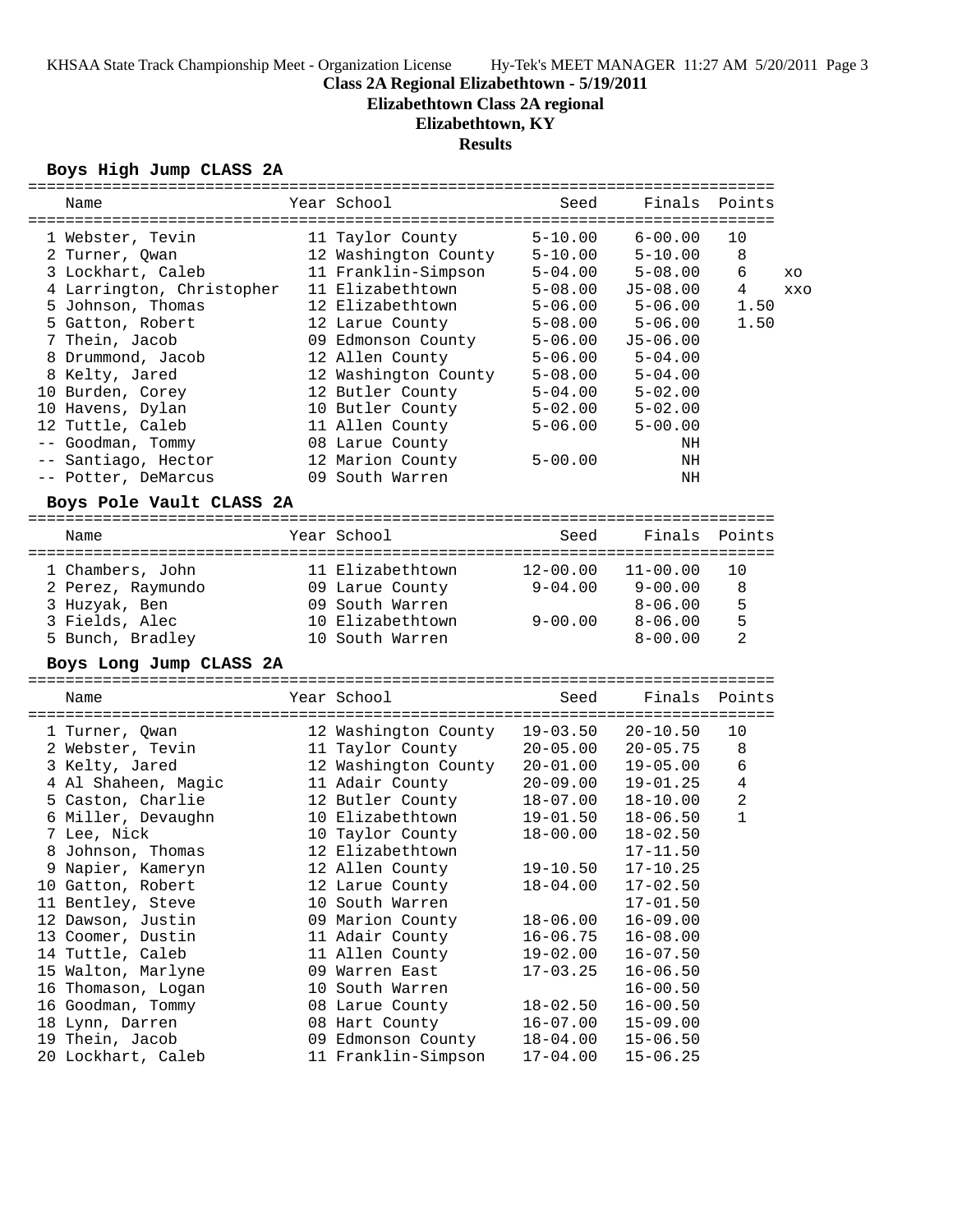**Elizabethtown Class 2A regional**

# **Elizabethtown, KY**

## **Results**

## **Boys Triple Jump CLASS 2A**

| Name                       | Year School          | Seed         | Finals       | Points         |
|----------------------------|----------------------|--------------|--------------|----------------|
|                            |                      |              |              |                |
| 1 Whitney, Dalton          | 11 Warren East       | $43 - 01.00$ | $41 - 09.00$ | 10             |
| 2 Webster, Tevin           | 11 Taylor County     | $41 - 10.00$ | $41 - 06.50$ | 8              |
| 3 Patton, Clayton          | 12 Elizabethtown     | $41 - 04.00$ | $41 - 04.00$ | $\epsilon$     |
| 4 Taul, Kendal             | 12 Marion County     | $40 - 09.50$ | $40 - 10.00$ | $\,4$          |
| 5 Heibert, Blake           | 11 Larue County      | 37-00.00     | $36 - 11.00$ | $\overline{a}$ |
| 6 Taylor, Kyle             | 11 Allen County      | $34 - 08.50$ | $36 - 04.50$ | $\mathbf{1}$   |
| 7 Larrington, Christopher  | 11 Elizabethtown     | $36 - 06.00$ | $36 - 03.50$ |                |
| 8 Gatton, Robert           | 12 Larue County      | $34 - 00.00$ | $34 - 09.00$ |                |
| 9 Lovell, Alex             | 11 Edmonson County   | $34 - 10.00$ | $34 - 04.50$ |                |
| 10 Watson, Aaron           | 09 Taylor County     | $30 - 08.00$ | $33 - 02.00$ |                |
| 11 Huzyak, Ben             | 09 South Warren      |              | $33 - 00.00$ |                |
| 12 Norris, Reed            | 11 South Warren      |              | $32 - 03.00$ |                |
| 12 Lynn, Darren            | 08 Hart County       | $29 - 05.00$ | $32 - 03.00$ |                |
| 14 West, Kendall           | 08 Hart County       | $28 - 00.00$ | $29 - 05.50$ |                |
| Boys Shot Put CLASS 2A     |                      |              |              |                |
|                            |                      | Seed         | Finals       |                |
| Name                       | Year School          |              |              | Points         |
| 1 Henry, Charles           | 12 Elizabethtown     | $48 - 03.50$ | $47 - 11.00$ | 10             |
| 2 Reeves, Chris            | 12 Edmonson County   | $46 - 00.00$ | $45 - 03.00$ | 8              |
| 3 Ginn, Steven             | 11 Elizabethtown     | $45 - 04.00$ | $45 - 00.00$ | 6              |
| 4 Coots, Austin            | 09 Edmonson County   | $41 - 11.00$ | $42 - 04.00$ | $\overline{4}$ |
| 5 Curtsinger, Kyle         | 11 Washington County | $39 - 11.00$ | $40 - 09.00$ | $\overline{a}$ |
| 6 Yoebstl, Kaleb           | 12 Warren East       | $38 - 08.25$ | $39 - 01.00$ | $\mathbf{1}$   |
| 7 Shirley, Austin          | 12 Larue County      | $39 - 00.00$ | $38 - 03.00$ |                |
| 8 Gothard, Preston         | 11 Allen County      | $37 - 09.50$ | $38 - 01.50$ |                |
| 9 Hammons, Reed            | 11 Warren East       | $39 - 05.00$ | $36 - 03.00$ |                |
| 10 Allen, Julius           | 08 South Warren      |              | $36 - 02.00$ |                |
| 11 Jordan, Shaq            | 11 Hart County       | $38 - 00.00$ | $35 - 02.50$ |                |
| 12 Payne, Christian        | 12 Allen County      | $33 - 10.50$ | $34 - 04.00$ |                |
| 13 Jordan, Dan             | 12 Hart County       | $36 - 11.00$ | $34 - 03.00$ |                |
| 14 Ray, O'Shea             | 11 Franklin-Simpson  | $27 - 10.00$ | $34 - 00.00$ |                |
| 14 Wilson, Jeff            | 11 Butler County     | $34 - 02.00$ | $34 - 00.00$ |                |
| 16 Gaither, Chris          | 10 Marion County     | $33 - 08.00$ | $31 - 00.00$ |                |
| 17 Haynes, Dalton          | 11 Butler County     | $31 - 11.00$ | $30 - 10.00$ |                |
| 18 Foust, Josh             | 09 South Warren      |              | $30 - 04.50$ |                |
| 19 Smith, Josh             | 11 Adair County      | $33 - 07.00$ | $30 - 03.00$ |                |
| 20 Gullispie, Chance       | 11 Marion County     | $29 - 09.00$ | $29 - 03.00$ |                |
| 21 Jackson, Joshua         | 11 Washington County | $28 - 10.50$ | $29 - 02.00$ |                |
| 22 Mullins, Larry          | 11 Larue County      | $30 - 06.00$ | $28 - 09.00$ |                |
| 23 Goodrum, Ben            | 10 Franklin-Simpson  | $28 - 09.00$ | $28 - 08.00$ |                |
| 24 Beard, Cole             | 10 Adair County      | $24 - 03.00$ | $23 - 03.00$ |                |
|                            |                      |              |              |                |
| Boys Discus Throw CLASS 2A |                      |              |              |                |
| Name                       | Year School          | Seed         | Finals       | Points         |
|                            |                      |              |              |                |
| 1 Ginn, Steven             | 11 Elizabethtown     | $139 - 01$   | $139 - 10$   | 10             |
| 2 Venegas, Jackson         | 10 Larue County      | $118 - 10$   | $119 - 02$   | 8              |
| 3 Henry, Charles           | 12 Elizabethtown     | $125 - 09$   | $118 - 03$   | 6              |
| 4 Curtsinger, Kyle         | 11 Washington County | $108 - 11$   | $108 - 09$   | 4              |